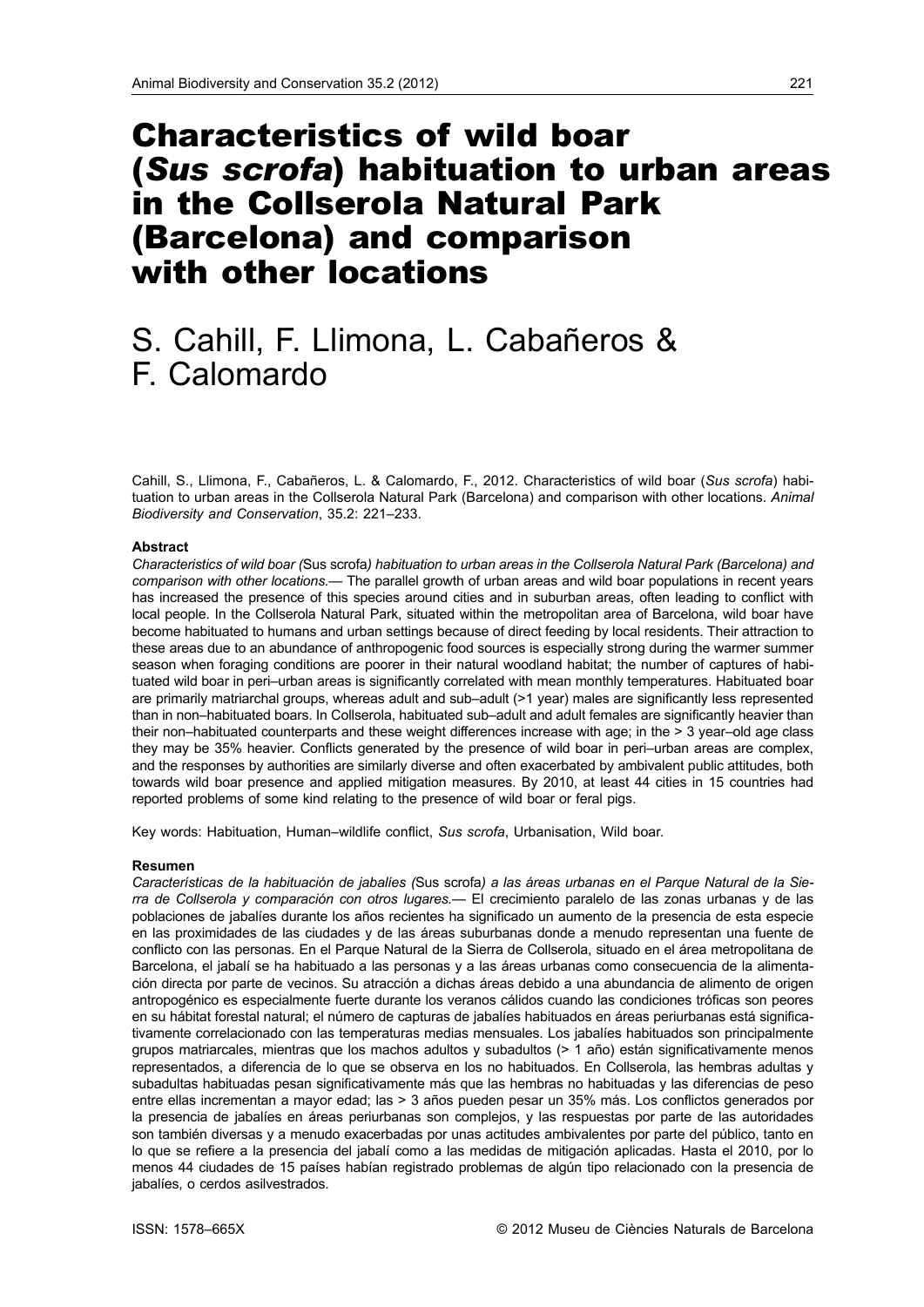Palabras clave: Habituación, Conflicto, *Sus scrofa*, Urbanización, Jabalí.

*Received: 2 I 12; Conditional acceptance: 19 III 12; Final acceptance: 27 IV 12*

*S. Cahill, F. Llimona, L. Cabañeros & F. Calomardo. Consorci del Parc Natural de la Serra de Collserola, ctra. de l'Església 92, E–08017 Barcelona, España (Spain)*.

Corresponding author: S. Cahill. E–mail: [scahill@parccollserola.net](mailto:scahill@parccollserola.net)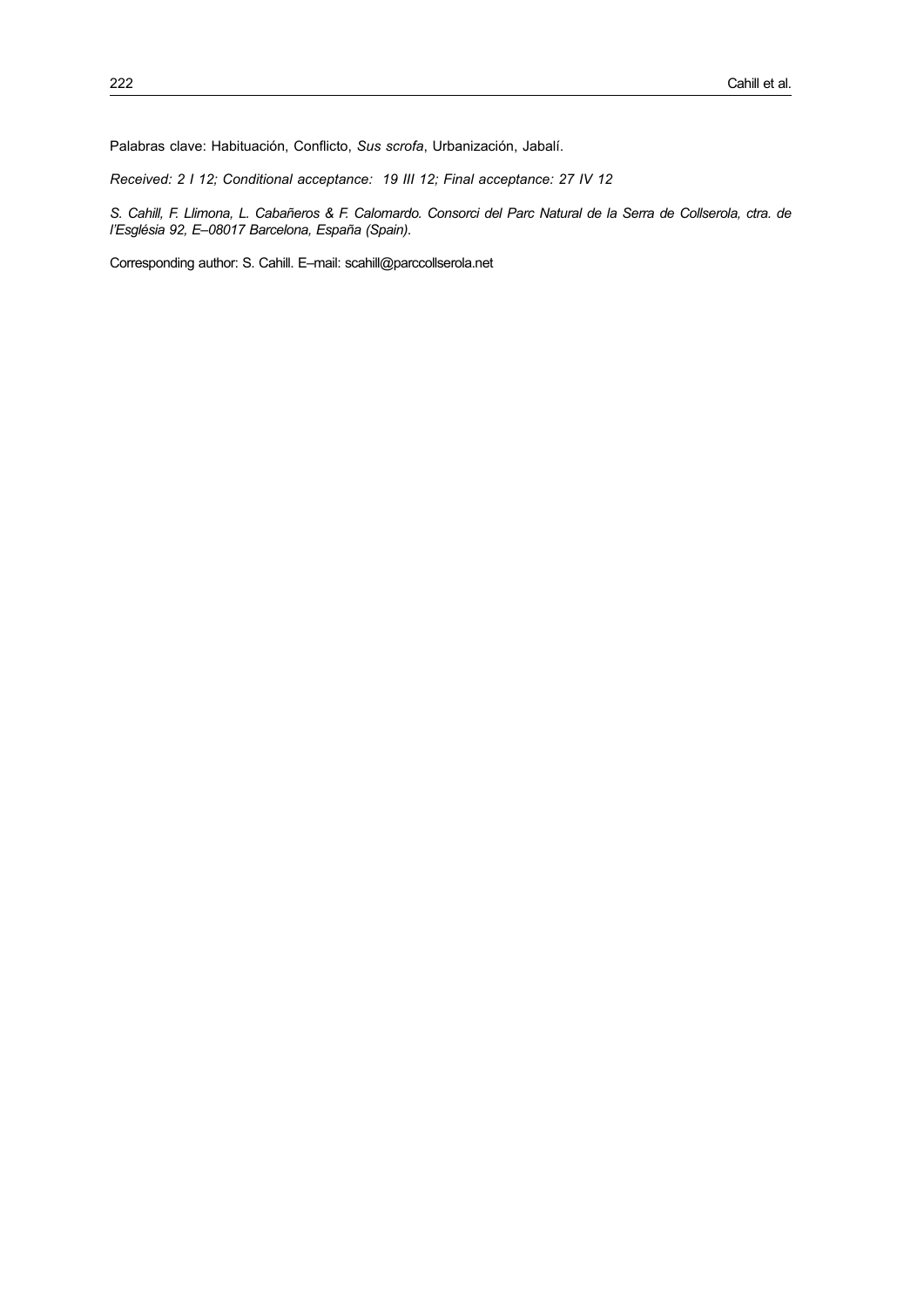#### Introduction

The rapid expansion of urban areas means that metropolitan landscapes are becoming increasingly significant from the perspective of wildlife ecology. Apart from the direct loss of habitat which occurs as a result of urban sprawl, there has been a dramatic increase in the contact zone between urban areas and wildlife habitat, often referred to as the wildland–urban interface (Radeloff et al., 2008). Such interfaces usually occupy more land than the built urban/suburban area itself, thus affecting wildlife habitat and human–wildlife interactions over an ever increasing surface area (Zhang et al., 2008). Although many species of wildlife are negatively affected by urbanisation processes (McDonald et al., 2008), others, particularly so–called generalist species, are capable of successfully exploiting habitat at the wildland–urban interface and even thrive in highly artificial urban greenspace and gardens. In recent times, racoons (*Procyon lotor*), fox squirrels (*Sciurus niger*), and coyotes (*Canis latrans*) have become established in metropolitan areas of Canada and the United States (Gehrt, 2007), while red fox (*Vulpes vulpes*) frequently occupy urban areas (Harris & Smith, 1987; König, 2008).

Likewise, wild boar (*Sus scrofa*) populations are currently expanding worldwide both in distributional range and in numbers in many countries where they are present, either as a native or non–native species. Wild boar population dynamics are often dictated by the abundance or scarcity of pulsed resources, such as mast seeding by oak (*Quercus* spp.) and beech (*Fagus* spp.) trees (Bieber & Ruf, 2005). Nevertheless, this species has benefitted from changes in traditional agro–silvo–pastoral landscapes which have removed the limitations that hitherto existed for population growth. Among other factors, the loss of predators, the intensification of agricultural practices, supplementary feeding, the deliberate release by hunters, and even global warming (Geisser & Reyer, 2005) all have contributed to increased abundance of wild boar. Previously confined mainly to rural, forested, mountainous, and similar natural areas with low human presence, in recent years wild boar have become increasingly habituated to urban areas (Kotulski & König, 2008).

Among wildlife, habituation is defined as the loss of fear response to the presence of humans after repeated, non–consequential encounters (Herrero et al., 2005; McNay, 2002; Wieczorek–Hudenko & Decker, 2008). However, conflicts arise when the species' presence overlaps both in time and space with human activity and their activities become an annoyance to residents (Loker & Decker 1998). Such conflicts are varied, ranging from general nuisance to more serious issues such as disease transmission, increased risk of traffic accidents, or even attacks on humans (Hubbard & Nielsen, 2009; Storm et al., 2007; Timm et al., 2004; White & Gehrt, 2009).

Wild boar have become very abundant in the province of Barcelona (NE Spain) over the last two decades, with an eight–fold increase in annual hunting bag returns between the 1986 and 2005 seasons (fig. 1). This increase has coincided with a rapid rise in the human population in the province, which has increased from just over 4.5 million to 5.5 million, and an intense period of sprawling urbanisation (fig. 1). However, hunting has been forbidden in the area covered by the Barcelona city municipality for more than 20 years, and groups of wild boar in the adjacent Collserola Natural Park (fig. 2) have become increasingly habituated to human presence over the last 10 years, especially in peri–urban areas located beside this and other nearby cities (fig. 3). Habituation of wild boar has largely been motivated by direct feeding by people and is also facilitated by the proximity of densely vegetated areas close to the city limits (Llimona et al., 2007). This habituation leads to frequent conflicts for neighbours, park managers, and city authorities due to damage caused to gardens and landscaped areas, as well as fear of attacks and collisions with vehicles. In this study we aimed to identify the main environmental factors associated with habituation incidence in the Collserola Natural Park (Barcelona, NE Spain), and to investigate potential differences in relation to sex, age, and weight between habituated and non–habituated wild boar. We describe the characteristics, consequences, and management implications of wild boar habituation to urban areas near the Park, and contextualise the

increasing presence of wild boar and feral swine in

peri–urban situations in other countries.

#### Study area

The Collserola Natural Park (41° 25' 52'' N, 2° 4' 45'' E) is a Natura 2000 site situated in the middle of the Barcelona Metropolitan Area (fig. 2). It comprises 36 municipalities with a population of 3.2 million people and a population density of over 5,000 inhabitants per km2 (INE 2011). Collserola occupies ~9,000 ha of mountainous (60–512 m a.s.l.) Mediterranean scrub and woodland (60%), with declining agriculture and intense urban and infrastructure pressure on its periphery. Wild boar numbers have increased in Collserola since the early 1980s, and the population has been estimated to be about 800 individuals (density  $~11$  boar/km<sup>2</sup>) based on hunting returns in recent years (Cahill et al., 2012). The hunting of wild boar is permitted in ~50% of available habitat, and on average about 100 wild boar are killed there each year by hunters (annual range of 61–192 captures for 2004–2011). Hunting occurs either via large battues (drive hunts with hunters placed at fixed positions and teams of dogs used to flush the boars) carried out between October and February, or with special permits authorised for damages throughout the year (fig. 4; Cahill et al., 2012). Further details on the study area and on the demography and biology of wild boar in Collserola may be found in Cahill et al. (2003) and Cahill & Llimona (2004), and on the specific peri–urban metropolitan context of Collserola's wildlife in Llimona et al. (2005, 2007).

### Material and methods

We define habituated wild boar in this study as individuals that are clearly accustomed to or indifferent to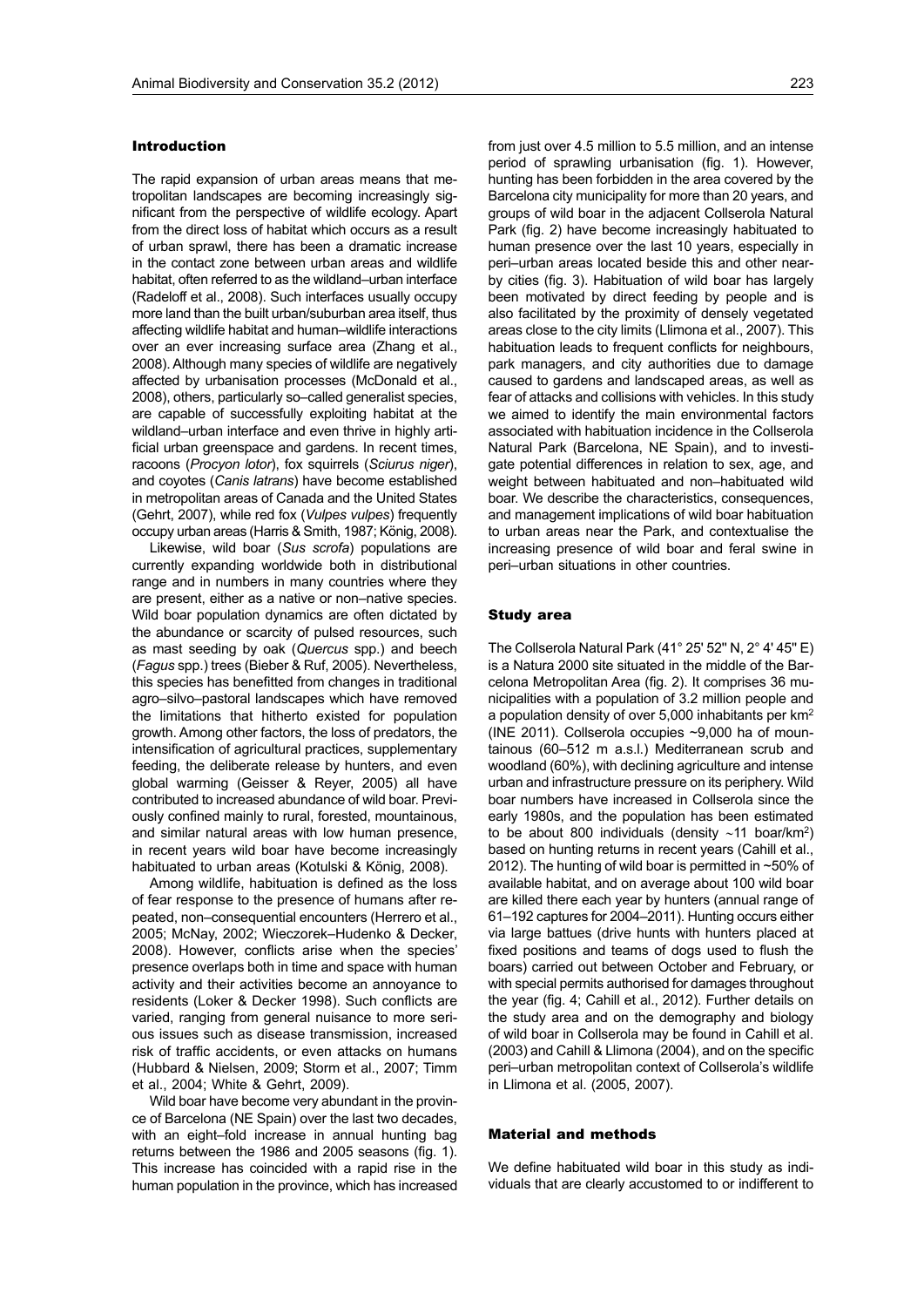

Fig. 1. Trends in human population growth (left ordinate) and the number of wild boar hunted per season in the province of Barcelona from 1986 to 2010, and residential construction in Catalonia since 1990 (right ordinate). Data from INE (2011), the Territorial Service of the Government of Catalonia, and [http://](http://www20.gencat.cat/portal/site/ptop) [www20.gencat.cat/portal/site/ptop](http://www20.gencat.cat/portal/site/ptop). The vertical arrow marks the year in which the systematic live capture of habituated wild boar began in Collserola.

*Fig. 1. Tendencias de crecimiento de la población humana (eje de ordenadas izquierdo) y el número de jabalíes cazados por temporada en la provincia de Barcelona entre 1986 y 2010, y de construcción de viviendas en Cataluña desde 1990 (eje de coordenadas derecho). Datos del INE (2011), los Servicios Territoriales de la Generalidad de Cataluña y [http://www20.gencat.cat/portal/site/ptop.](http://edis.ifas.ufl.edu/uw322) La flecha vertical indica el año en que se inició la captura sistemática en vivo de jabalíes habituados en Collserola.* 

human presence and usually do not flee from people. Live capture of habituated wild boar in urban areas of Collserola has been carried out on a regular basis by park wardens using tranquiliser darts since 2004 to address complaints either from residents, local police, or other authorities. Wardens dart habituated wild boar during daylight at close range (~5–15 m) with Zoletil® 100 (VIRBAC S.A., Spain), an anaesthetic mixture of tiletamine and zolazepam (see Fournier et al. (1995) for its use on wild boar), applied using a JM Special rifle (DAN–INJECT ApS, Denmark). It is usually possible to capture most or all of the members of sounders located in urban areas on a first attempt, and if not, they are captured on subsequent visits given that groups quickly return to the same site in the urban area. At present, most wild boar captured are subsequently euthanized. We gathered biometric data from captured boar and estimated age class based on tooth eruption sequences (Monaco et al., 2003). We also collected comparable data from wild boar mortality from different causes (*e.g.,* hunting and road kills).

We correlated the number of wild boar captured in urban areas with mean monthly maximum temperatures and means of total monthly rainfall using values from local meteorological data available online [\(http://www.](http://www.fabra.cat/meteo/dades/dades.html)

[fabra.cat/meteo/dades/dades.html\)](http://www.fabra.cat/meteo/dades/dades.html). In order to obtain information regarding foraging conditions in natural areas of Collserola, we gathered relevant data during seasonal plot surveys carried out between September 1998 and December 2004. We assessed acorn availability, soil rooting conditions, and wild boar rooting activity at 27 fixed 3 m x 3 m plots located in different woodland areas within Collserola Natural Park. We evaluated soil rooting conditions through calculation of a simple index based on soil humidity and compactedness both at the surface layer and at 10 cm depth, and this index takes values between 0 (poorest conditions) and 1 (optimal conditions). The specific methodology applied in surveying these seasonal plots is detailed further in Cahill et al. (2003) and Cahill & Llimona (2004). We used official data on motorway traffic through Collserola as an indicator of monthly human presence for 1997–2007 from [http://www20.](http://www20.gencat.cat/portal/site/ptop) [gencat.cat/portal/site/ptop](http://www20.gencat.cat/portal/site/ptop). For statistical analysis, we used Chi–squared, *t*–tests, and one–way ANOVA to evaluate comparisons of proportions and means and Spearman's Rank correlation coefficient for the analysis of linear correlations between variables (Zar, 1984). Where mean values are quoted these are provided with their corresponding standard errors.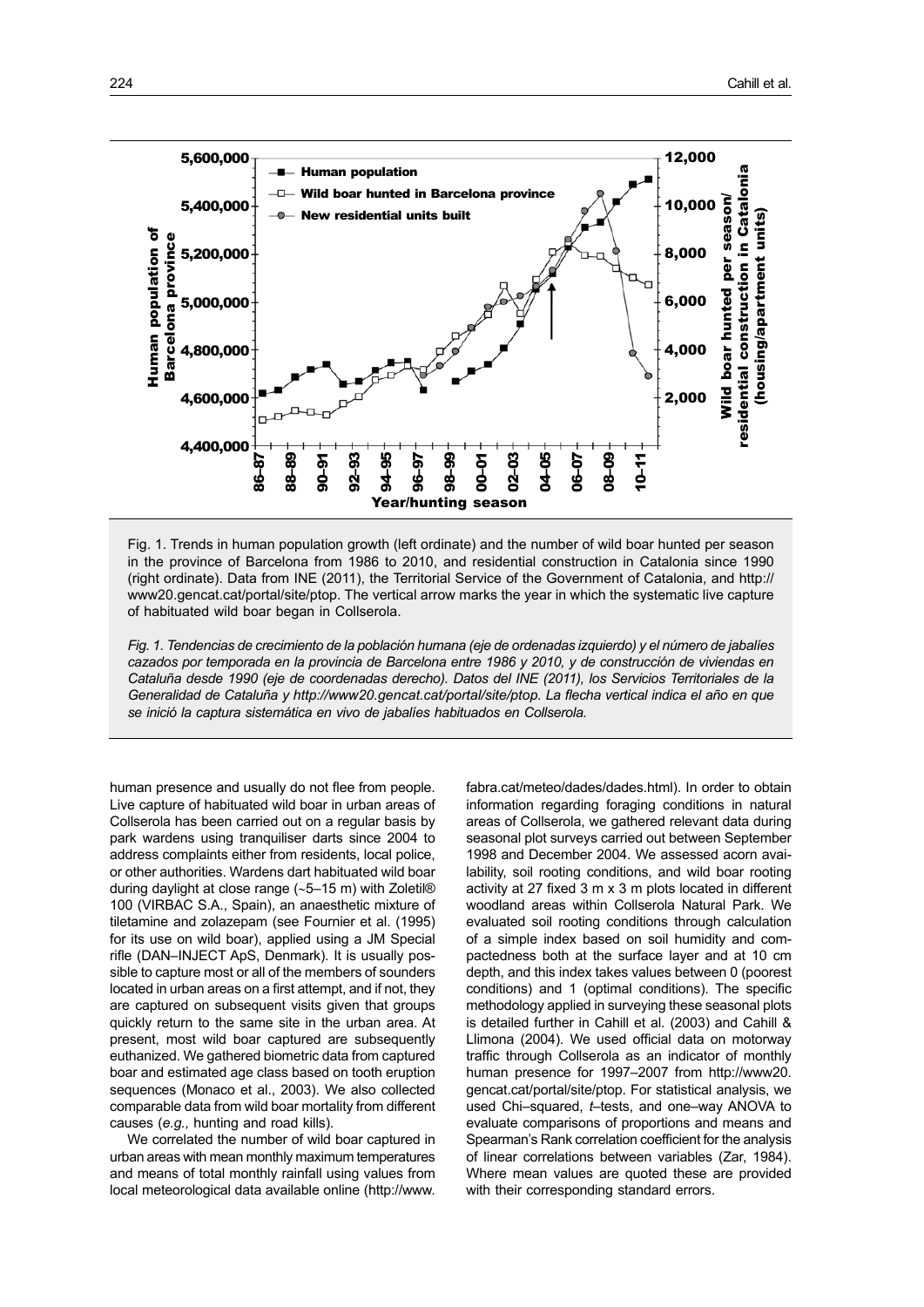

Fig. 2. Location of the Collserola Natural Park beside the city of Barcelona.

*Fig. 2. Situación del Parque Natural de la Sierra de Collserola al lado de la ciudad de Barcelona.*



Fig. 3. Locations of incidents concerning the presence of wild boar in peri–urban areas of the Collserola Natural Park and its surroundings.

*Fig. 3. Localización de los incidentes relacionados con la presencia de jabalíes en áreas periurbanas del Parque Natural de la Sierra de Collserola y de sus alrededores.*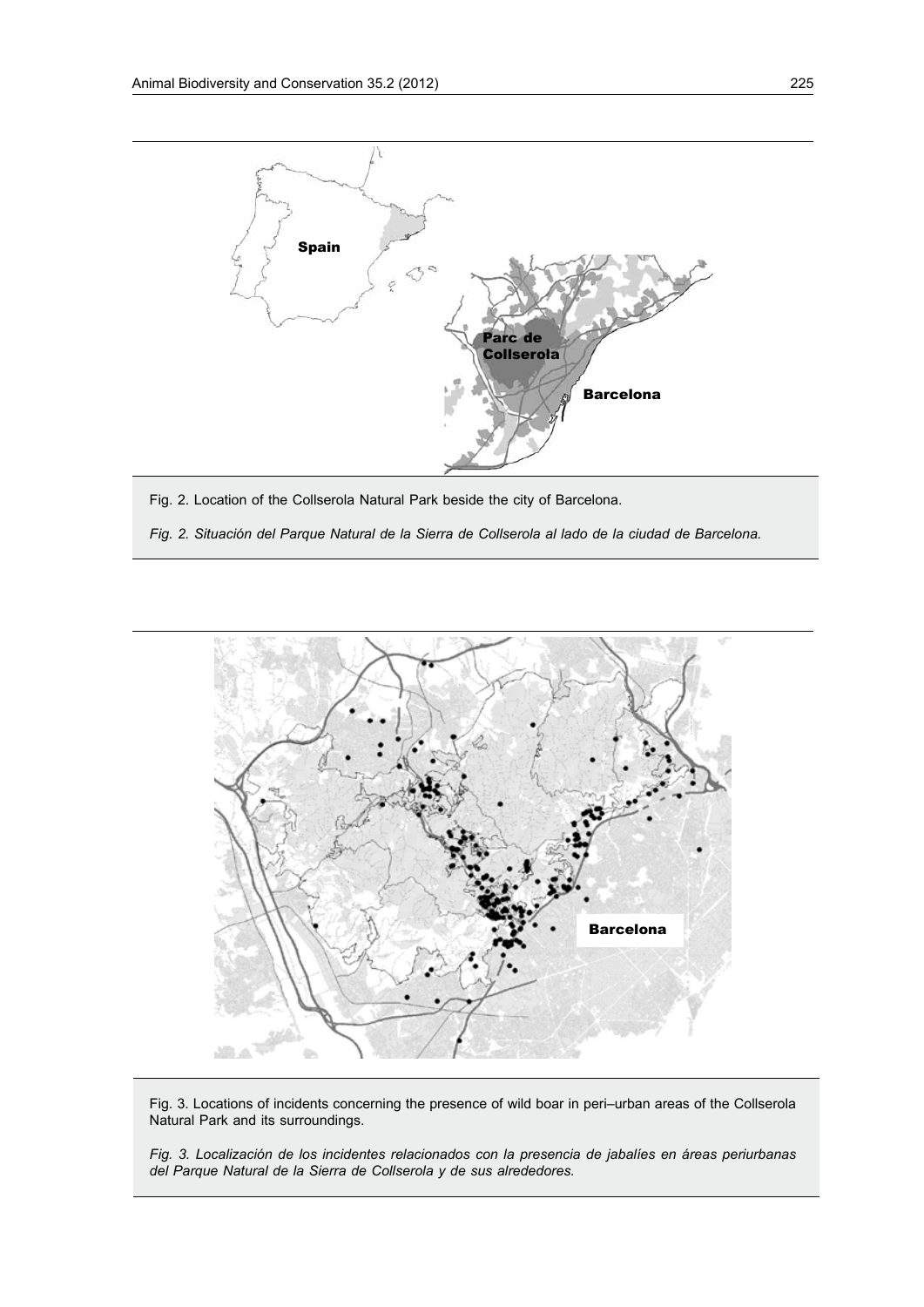

Fig. 4. Number of *non–habituated* wild boar killed by hunters ( $\blacksquare$ ) and *habituated* wild boar (O) captured by park wardens using tranquilizer darts in the Collserola Natural Park each year since 2000. (Data are calendar year totals.)

*Fig. 4. Número de jabalíes no habituados capturados por cazadores* ( $\blacksquare$ ) y de *jabalíes habituados* ( $\bigcirc$ ) *capturados por guardas del parque mediante dardos anestésicos en el Parque Natural de la Sierra de* 

Table 1. Seasonal mean values of the rooting suitability index, the percentage of plot rooted, and acorn density at fixed plots monitored in Collserola between September 1998 and December 2004, with corresponding *p*-values of Tukey HSD post-hoc multiple comparisons.

*Tabla 1. Valores medios mensuales del índice de condiciones para hozar, del porcentaje de parcela hozada y de la densidad de bellotas en parcelas fijas muestreadas en Collserola entre septiembre de 1998 y diciembre de 2004, y los valores correspondientes de* p *de comparaciones múltiples post–hoc realizadas mediante la prueba HSD de Tukey.*

| Season | Mean                                          | S.E.                      | N plots | Summer      | Autumn      | Winter      |
|--------|-----------------------------------------------|---------------------------|---------|-------------|-------------|-------------|
|        |                                               |                           |         |             |             |             |
| Spring | 0.389                                         | 0.015                     | 135     | $p = 0.000$ | $p = 0.000$ | $p = 0.000$ |
| Summer | 0.249                                         | 0.017                     | 194     |             | $p = 0.000$ | $p = 0.000$ |
| Autumn | 0.466                                         | 0.011                     | 216     |             |             | $p = 0.840$ |
| Winter | 0.481                                         | 0.009                     | 160     |             |             |             |
|        |                                               |                           |         |             |             |             |
| Spring | 1.259                                         | 0.568                     | 135     | $p = 0.721$ | $p = 0.917$ | $p = 0.257$ |
| Summer | 0.699                                         | 0.263                     | 194     |             | $p = 0.226$ | $p = 0.010$ |
| Autumn | 1.597                                         | 0.290                     | 216     |             |             | $p = 0.514$ |
| Winter | 2.280                                         | 0.373                     | 160     |             |             |             |
|        |                                               |                           |         |             |             |             |
| Spring | 2.655                                         | 1.028                     | 135     | $p = 0.735$ | $p = 0.939$ | $p = 0.098$ |
| Summer | 0.669                                         | 0.300                     | 194     |             | $p = 0.274$ | $p = 0.002$ |
| Autumn | 3.747                                         | 1.223                     | 216     |             |             | $p = 0.199$ |
| Winter | 7.304                                         | 2.153                     | 160     |             |             |             |
|        | Plot rooted (%)<br>Acorn density (per $m^2$ ) | Rooting suitability index |         |             |             |             |

Ī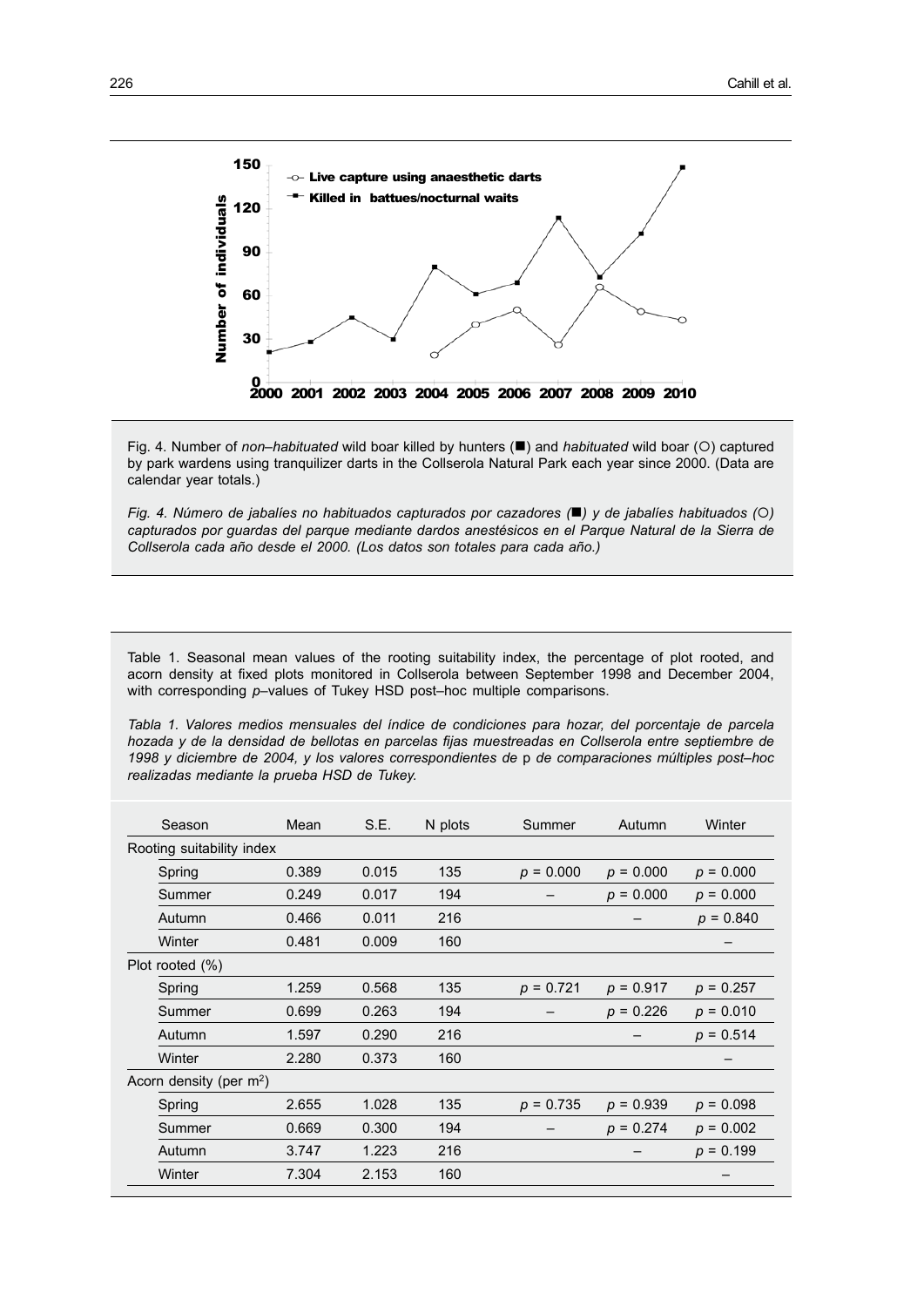

Fig. 5. Total number of wild boar live–captured per month in peri–urban areas of Collserola in relation to mean monthly temperature (in °C, solid line and squares) and mean monthly precipitation (in I/m<sup>2</sup>, dotted line and circles) between 2004 and 2010.

*Fig. 5. Número total de jabalíes capturados cada mes en las áreas periurbanas de Collserola en relación con las temperaturas medias mensuales (en ºC, línea continua con cuadrados) y precipitación media mensual (en l/m2, línea discontinua con círculos) entre 2004 y 2010.* 

#### Results

The mean index of soil suitability for rooting activity was significantly different between seasons  $(F_{3,696} = 4.28,$ *p* < 0.0001), with poorest conditions in summer and best conditions in winter (table 1). The mean percentage surface area of plots that was rooted by wild boar also varied between seasons (*F*3,696 = 3.23, *p* < 0.05), again being lowest in summer and highest in winter (table 1). Likewise, mean acorn density varied between seasons  $(F_{3,696} = 4.33, p < 0.005)$ , being lowest in summer and highest in winter (table 1).

A total of 293 habituated wild boar were captured live and removed from urban areas of Collserola between 2004 and 2010 (fig. 4), representing a mean of  $42 \pm 5.9$  animals captured per year (range: 19-66). Live captures of habituated wild boar tended to be concentrated during the warmer months of the year, especially between May and October (fig. 5), and the monthly total of such captures was significantly correlated with mean monthly temperatures (*r <sup>s</sup>*= 0.771, *p* < 0.005, n = 12, data from 2004–2010 inclusive). In contrast, there was no correlation between the number of incidents and mean monthly precipitation during this same period (fig. 5,  $r_s$  = 0.133, p = 0.68, n = 12). Fewer captures were recorded in August, despite the high mean temperature for this month (fig. 5). Lower human presence in the Collserola area during August is indicated by data from the E–9 toll motorway which runs through the park, with 47% less traffic than in the

other months of the year  $(F_{1,11} = 6.371, p < 0.0001$ :  $~16,000$  vehicles/day in August and minimum–maximum range for the remaining months between ~28,000 in January and ~33,000 vehicles/day in November). In contrast, there was a sharp increase in wild boar captures during the month of September, which may reflect residents' return from holidays. When total captures for the months of August and September (n = 74) are averaged, thus adjudicating 37 captures to each month, the overall relation between monthly temperature and captures of habituated wild boar is strengthened (*r <sup>s</sup>*= 0.912, *p* < 0.001, n = 12).

Groups of habituated wild boar were comprised almost entirely of adult females accompanied by sub– adults and piglets, whereas adult male boars were less frequently encountered in urban areas (fig. 6). Among habituated males, adults and sub–adults (over 1 year old) comprised a significantly lower proportion (31.2%) of individuals than those in an accumulated sample of non–habituated males in which 64.3% were more than 1 year old ( $\chi^2$  = 15.86,  $p < 0.001$ , n = 64 habituated and 84 non–habituated individuals). In the case of females, the proportions of individuals over 1 year old among habituated (48.9%) and non–habituated (62.4%) wild boar were not significantly different ( $\chi^2$  = 3.21, *p* = 0.07, n = 90 habituated and 85 non–habituated).

Habituated wild boar females were significantly heavier than non–habituated females in all age classes > 1 year old, and weight differences between them increased in older age classes (table 2). On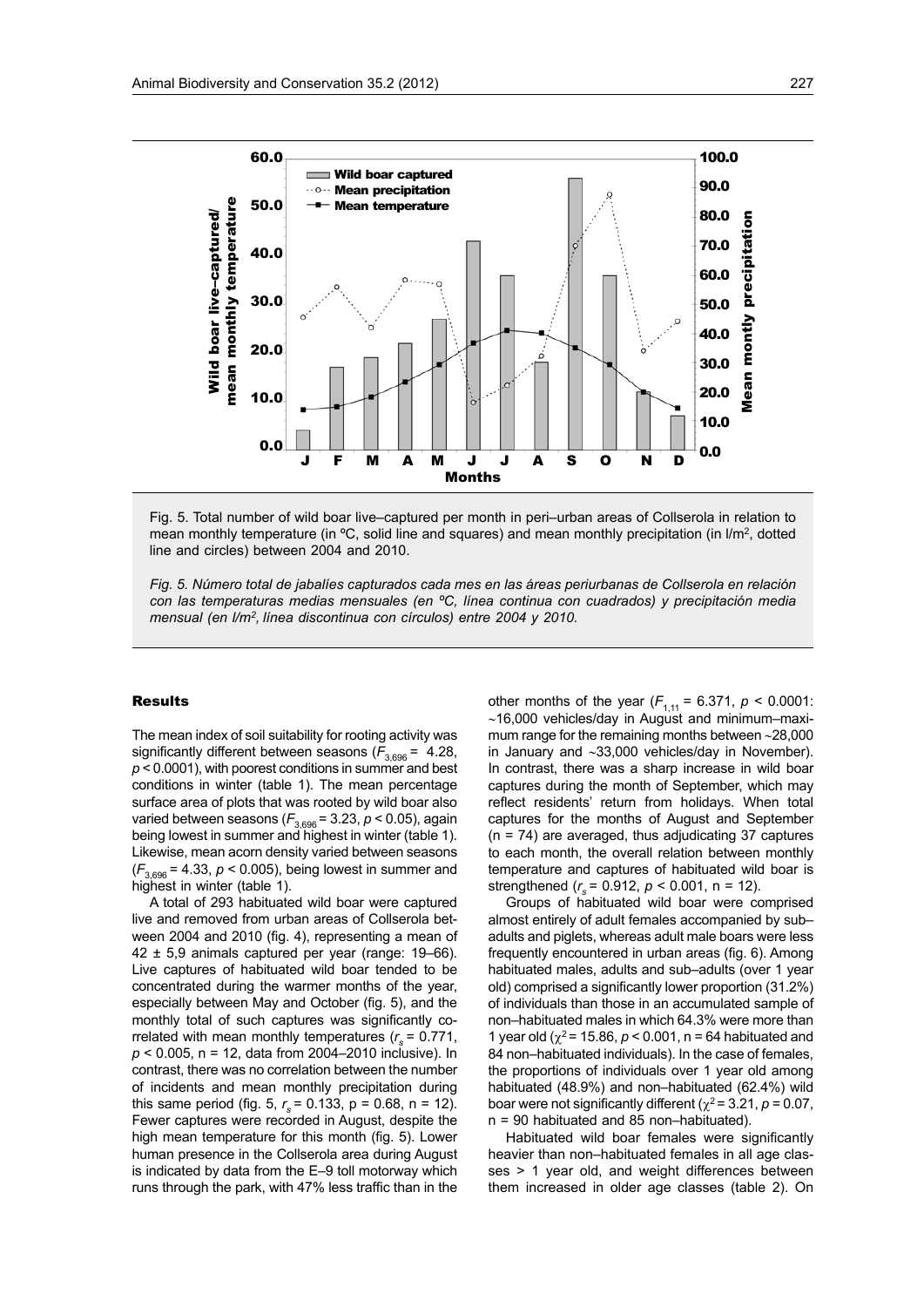Table 2. Mean weights (kg) of different age classes of habituated and non–habituated male and female wild boar in Collserola. *T*–test values and corresponding significance levels (*p* value) are indicated for appropriate *t*–test comparisons of means between habituated and non–habituated animals. Sample sizes are indicated in brackets following means and standard errors.

*Tabla 2. Pesos (kg) medios de las distintas clases de edad de jabalíes machos y hembras habituados y no habituados en Collserola. Se indican los valores de test* t *y sus niveles correspondientes de significado (valores de* p*) para las comparaciones de promedias entre animales habituados y no habituados. El tamaño de las muestras se indica entre paréntesis después de los valores promedios y sus errores estándar.*

| Males                    |                                 |  |                   |                          | Females                    |                               |                |                 |  |
|--------------------------|---------------------------------|--|-------------------|--------------------------|----------------------------|-------------------------------|----------------|-----------------|--|
|                          | Habituated                      |  | Non-habituated    |                          | Habituated                 |                               | Non-habituated |                 |  |
| 0–6 months               |                                 |  |                   |                          |                            |                               |                |                 |  |
|                          | 15.66 2.04 (24) 13.44 1.41 (18) |  |                   |                          | 14.15                      | 1.93 (20)                     |                | 15.16 1.06 (26) |  |
|                          | $t = -0.836$ $p = 0.408$        |  |                   |                          | $t = 0.485$<br>$p = 0.630$ |                               |                |                 |  |
| 6-12 months              |                                 |  |                   |                          |                            |                               |                |                 |  |
|                          | $37.19$ 2.85 (9)                |  | $30.98$ 1.54 (11) |                          |                            | 33.44 2.35 (20)               |                | 24.58 2.04 (6)  |  |
|                          | $t = -2.014$ $p = 0.059$        |  |                   |                          | $t = -1.979$ $p = 0.059$   |                               |                |                 |  |
| $1-2$ years              |                                 |  |                   |                          |                            |                               |                |                 |  |
| 53.63                    | $3.27(16)$ $48.02$ $2.18(40)$   |  |                   |                          | 53.99                      | 2.60(27)                      |                | 42.77 1.96 (26) |  |
| $t = -1.396$ $p = 0.168$ |                                 |  |                   | $t = -3.428$ $p = 0.001$ |                            |                               |                |                 |  |
| 2-3 years                |                                 |  |                   |                          |                            |                               |                |                 |  |
| 84.03                    | 4.92 (3) 71.71 7.42 (7)         |  |                   |                          | 65.47                      | $3.62(11)$ $51.75$ $1.60(13)$ |                |                 |  |
| $t = -1.02$ $p = 0.338$  |                                 |  |                   | $t = -3.657$ $p = 0.001$ |                            |                               |                |                 |  |
| > 3 years                |                                 |  |                   |                          |                            |                               |                |                 |  |
| 85.30                    | 7.10(2)                         |  | 80.25 7.14 (6)    |                          |                            | 83.34 4.75 (7)                |                | 61.78 3.71 (13) |  |
|                          | $t = -0.375$ $p = 0.720$        |  |                   |                          |                            | $t = -3.507$ $p = 0.003$      |                |                 |  |
|                          |                                 |  |                   |                          |                            |                               |                |                 |  |

average, habituated females were 26.2%, 26.5% and 34.9% heavier than non–habituated individuals in the 1–2 year, 2–3 year and 3 year+ age classes, respectively. Habituated female wild boar that were 6–12 months old were also heavier than non–habituated females, although this weight difference was marginally non–significant, while there was no significant difference between them in the 0–6 month old age class (table 2). Habituated males also weighed more than non–habituated males in all age classes. However, unlike females, these differences were not statistically significant, being only marginally non–significant in the 6–12 month age class.

## **Discussion**

Several factors have coincided in facilitating the initial habituation of wild boar to urban areas and human presence in Collserola. In Mediterranean areas, and specifically as is shown in this study, food is scarcer in natural woodland habitat during the months of summer drought, mainly because foraging conditions are poorer as a result of the hardening of the soil. Also, during this period there is a scarcity of forest food sources, such as oak mast, which play an important role in wild boar demographics (Massei et al., 1996, 1997; Cahill & Llimona, 2004). Indeed, during the summer nocturnal feeding activity of wild boar in the Collserola mountains is concentrated on more humid, generally northern facing slopes, and in valley ravines and by streams, whereas feeding activity is almost non–existent during this season on the drier forest slopes that cover most of the surface area of the park (Cahill et al., 2003). Thus, wild boar might be expected to venture into peri–urban areas in search of anthropogenic food sources during summer if food is scarce in adjacent woodland areas. In this regard, mean monthly temperature appears to be a good correlate of habituation incidence in Collserola, unlike precipitation which is much more variable and irregular.

Anthropogenic food sources in peri–urban areas are varied and can be abundant. In addition to direct feeding, unintentional (indirect) feeding is also important, either through food left out for domestic pets or discarded rubbish, and also via irrigated lawns, gardens, and other landscaped areas such as golf courses or ceme-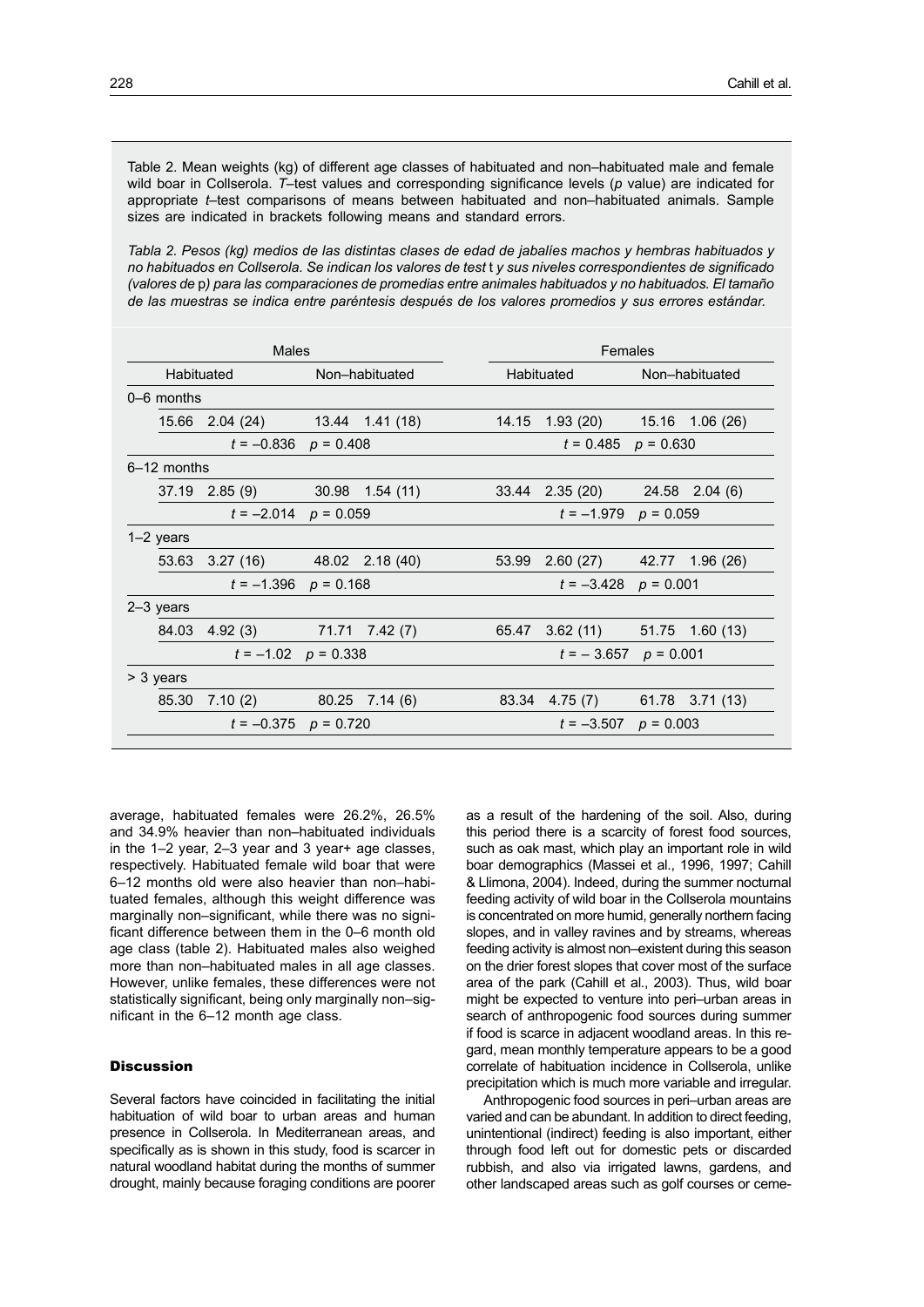

Fig. 6. Proportions of age classes represented among habituated and non–habituated male and female wild boars in the Collserola Natural Park. Data from 2004 to 2008.

*Fig. 6. Proporción de clases de edad representadas entre jabalíes habituados y no habituados de ambos sexos en el Parque Natural de la Sierra de Collserola. Datos del período 2004 a 2008.*

teries. Such feeding opportunities encourage daytime activity and subsequently a loss of fear of people. As a consequence, wild boar behaviour surpasses mere *habituation,* which is defined more by indifference (Wieczorek–Hudenko & Decker, 2008). Indeed, boars are positively attracted to peri–urban areas, and in Collserola for example they frequently root up areas of grass in city parks and turn over large domestic rubbish bins to obtain food. The greater mean weight of habituated female wild boar compared to non–habituated individuals here evidences the importance of such resources for this species.

Lactating sows have high energy requirements, and protein can also be a limiting nutrient for milk production (Barrett, 1978). In his study on the feral hog at the Dye Creek Ranch in California, Barrett (1978) found that most lactating feral sows showed poor body condition during summer, and that piglet mortality was greatest during this period. Also, starvation was aggravated during poor mast periods and it increased the vulnerability of mortality due to causes such as accidents or predation (*op. cit*.). As such, it is important to emphasize that Mediterranean–type drought conditions can limit the reproductive performance of sows (Fernández–Llario & Carranza, 2000), and consequently the attraction towards readily accessible anthropogenic food sources is strong. For example, in the Mediterranean climate of California, Barrett (1982) found that during the critical hot dry summers, feral hogs that foraged in irrigated pastures of the Sacramento Valley showed greater reproductive success, higher growth rates, and lower juvenile mortality than hogs which remained in the nearby mountain foothills characterised by oak–dominated (*Quercus* spp.) habitats. Similarly, any alleviation of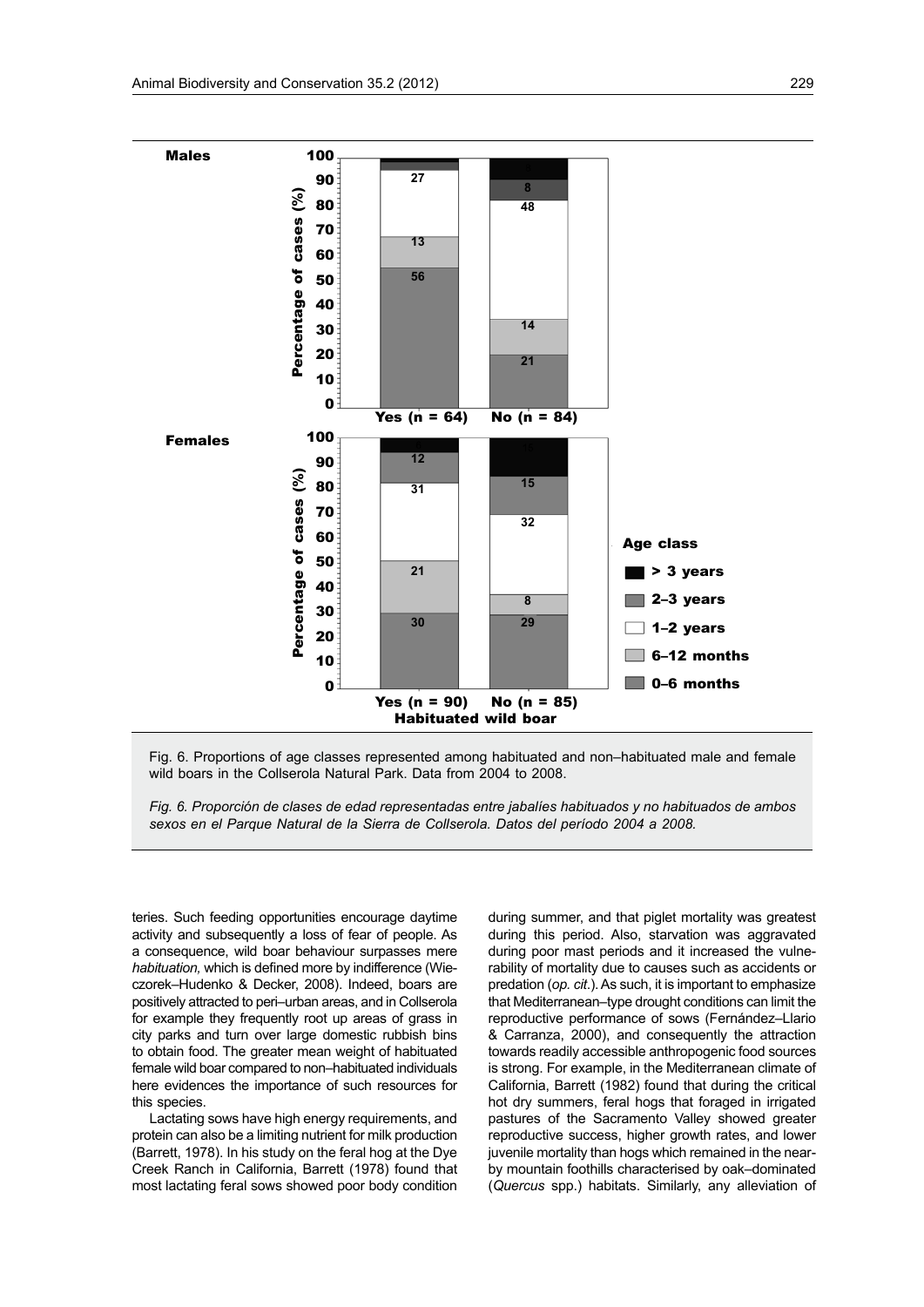the drought–induced depression of reproductive performance through artificial feeding will also inevitably result in greater densities of wild boar in peri–urban Mediterranean areas.

To date, few studies have investigated the presence of wild boar in or close to urban areas, and most of these have dealt with aspects relating to the incidence of zoonoses (Jansen et al., 2007; Nidaira et al., 2007; Schielke et al., 2009). Wild boar in urban areas are more than just a nuisance and may pose risks of disease transmission to humans (Meng et al., 2009). For example, some urban areas now known to have problems with wild boar are also located adjacent to large standing water bodies, as is the case in Berlin, Singapore, or Florida, where contamination of water may increase the risk of infection by *Escherichia coli* (Jay et al., 2007) or *Leptospira* sp. Stauffer (2010) reported that 22.9% of 192 people who had participated in an adventure race in Florida that involved swimming in open waters presented symptoms of Leptospirosis, with three of them requiring hospitalisation. Florida has a very large feral boar population, estimated at > 500,000 animals (Giuliano, 2011). Their distribution overlaps vast extensive residential urban developments in the midst of wetlands. Proximity of wild boar to domestic pets could also increase the risk of *Toxoplasmosis gondii* in relation to cats (Richomme et al., 2010), or *Echinococcus granulosus/multilocularis* (Boucher et al., 2005; Martín–Hernando et al., 2008) in relation to dogs. It is therefore important that the authorities are aware of such potential risks, though not necessarily alarmed, given that some of these risks already exist in peri–urban areas due to other wildlife such as rodents.

Although few data are available in the scientific literature on the extent of wild boar presence in urban areas, there are frequent reports in media sources regarding this problem in various cities. We undertook a non– exhaustive search using the following keywords with Google: 'wild boar', 'wild/feral pig', '*Sus scrofa'*, 'jabalí', 'sanglier', 'wildschwein', 'cinghiale', in combination with 'city', 'town', 'street', 'urban', 'neighbourhood', 'residential', 'ciudad', 'ville', 'stadt' and 'città'. We found that, up until 2010, at least 44 cities or towns in 15 countries (Belgium, China, France, Germany, India, Israel, Italy, Japan, Korea, Poland, Singapore, Spain, United Kingdom, United States and Romania) had reports of incidents concerning wild boar/pigs. These figures are probably conservative given the limitations of this search (*e.g.,* no searches were done in languages such as Russian, Chinese, or Japanese). Of these cities, 36.4% had experienced just one or two incidents, while the majority (63.6%) had already reported several or many cases. Many cities reporting problems concerning habituated wild boar, such as Genoa (Italy), Haifa (Israel), or San José, California (U.S.), are also located in regions with a Mediterranean or a subtropical climate, and appear to be characterised by similar patterns of dry summers combined with anthropogenic food–rich peri–urban landscapes. Nevertheless, cases of wild boar habituation are also found in cooler, temperate regions (*e.g.,* Germany, Poland, UK, Japan) where snow cover or frozen soil can impede rooting activity in winter in a similar way to drought conditions in summer in Mediterranean areas.

Food scarcity could indeed be a powerful driving force behind wild boar habituation, but other factors may be important. Despite important biogeographic differences between cities that have problems with habituation, most are commonly characterised by narrow gradients at the urban–rural interface, often typified by direct contact between urban and forested or densely vegetated areas, as for example in Kobe (Japan) or Berlin (Germany), where frequent problems occur with wild boar (Kobe City, 2012; Kotulski & König, 2008). Habituation in Collserola has coincided with a period of rapid growth in the wild boar population, which possibly saturated available natural habitat and thereby led to immigration into surrounding peri–urban areas. However, this same period was also characterised by important urban expansion in the area (fig. 1). Under this situation, wild boar populations and sprawling urbanisation were on a collision course which materialised as initial cases of habituation during the early 2000s, and later intensified as chronic conflicts requiring specific management strategies (Cahill et al., 2012).

Landscape characteristics were shown to have a significant influence on the location of incidents relating to habituated wild boar in Collserola (Llimona et al., 2007). Contrast–weighted edge density values for sharp contrast gradients between urban and densely vegetated habitat, such as woodland, were significantly higher at known incident locations than in random locations. However, no differences were found in the case of soft gradient edge values corresponding to urban areas in contact with more openly vegetated habitat (*op. cit*.). Similarly, other parts of Spain that have experienced rapid urban expansion, such as Las Rozas (Madrid), have also recorded cases of habituation by groups of wild boar, especially during or after drought periods (López et al., 2010).

Nevertheless, it is clearly the availability of anthropogenic food sources that attracts wild boar to peri–urban areas. Benign attitudes of urban residents towards wild boar have facilitated their habituation, either directly encouraging their presence by intentional feeding, or simply through indifference (habituation of people to boars). However, for some people the presence of wild boar is a nuisance because of the damage they ultimately cause to gardens, golf courses and , parks, as well as their rooting in rubbish bins and the spreading of garbage. Wild boar can be a danger to traffic on city streets, and they occasionally cause significant disruption on major roads around Collserola. Some residents are fearful of possible attacks on children or pets, and although few attacks are reported in relation to habituated wild boar in urban areas, non–habituated wild boar can be dangerous to people and are known to cause injuries and even fatalities in rural areas of northern and central India (Chauhan et al., 2009). As such, not all residents look favourably on the presence of wild boar in urban areas. In Berlin, wild boar have been frequenting peri–urban areas for the past two decades (Georgii et al., 1991) and as their numbers have increased sharply they are now considered as a serious nuisance. Kotulski & König (2008) carried out a survey on attitudes of Berliners towards wild boar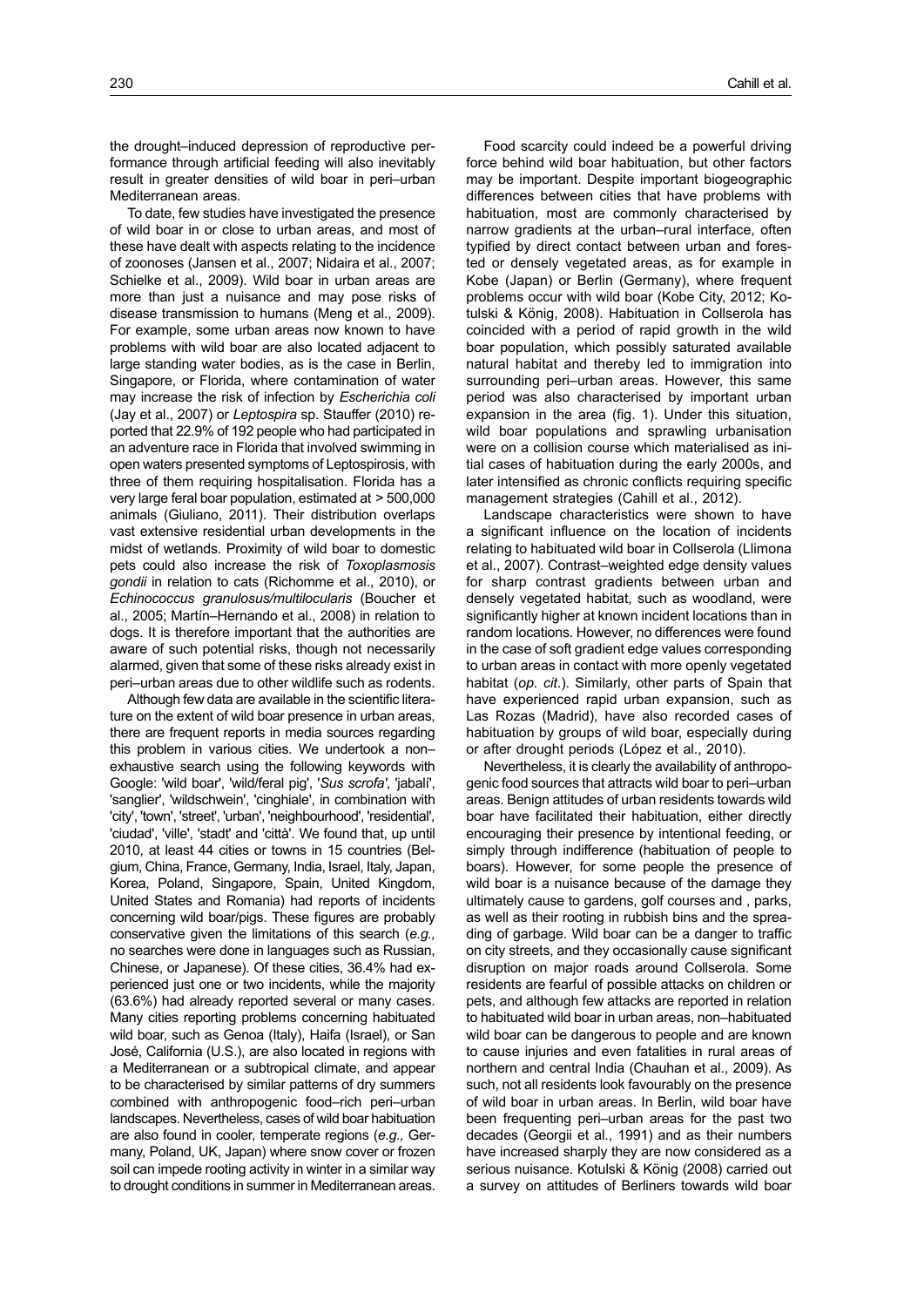and found that 23% of residents objected to their presence, 37% were in favour and 36% had ambivalent opinions. Despite the fact that 44% of people believed the numbers of wild boar should be reduced, 67% of these were against lethal removal methods.

Massei et al. (2011) gave an extensive review of the diverse options currently available to control populations of wild boar/pigs. However, the ambivalent opinions of residents complicate the implementation of efficient management strategies for dealing with this species in urban areas. In cities where problems have arisen with habituated wild boar, implemented management options range from hunting with firearms to removal using live capture (darting and cage–traps), to public awareness campaigns, to doing nothing. In Collserola for example, live capture using tranquiliser darts is currently the usual method of removing habituated wild boar from urban areas. Recently, however, trial attempts were made by the authorities responsible for hunting to kill habituated wild boar in peri–urban areas using expert bow hunters equipped with modern bows and arrows. However, within less than a week of announcing this control method, it had to be withdrawn due to opposition pressure from the public, highlighting the difficulties in implementing apparently technically valid control options. Although archery is considered the preferred hunting method for controlling deer in urban areas of some U.S. states, such as Connecticut (Kilpatrick et al., 2002; Kilpatrick & LaBonte, 2007), its use in hunting in Europe is more restricted, and perhaps less culturally accepted by urban dwellers. In a study of residents' acceptance of solutions to wildlife conflicts, invasive and lethal solutions were in fact more highly accepted than had been expected by wildlife managers (Loker et al., 1999). Nevertheless, suburban residents were also more likely to accept non–lethal management actions (*op. cit*.).

In early cases in Collserola, attempts were made to relocate habituated wild boar several kilometres away from the urban areas where they had been causing problems. However, radiotracking of these individuals showed that they quickly returned to the exact same places where they had been captured. Indeed, previous research on translocating feral hogs in California has shown that groups need to be moved to suitable habitat at least 15–20 km away in order to avoid their returning (Barrett, 1978; Lewis, 1966). Subsequently, some problem animals from Collserola were sent to enclosed private estates, but now most habituated wild boar captured using tranquilizer darts are subsequently euthanized, although again, public opinion is often against this. Drive hunting (with dogs) of wild boar is carried out in forested areas of Collserola, and although it may be tempting to conclude that increased hunting reduces habituation incidence (fig. 4), in peri–urban areas such control methods may be impracticable, or they may meet with opposition from the public and land–owners (Storm et al., 2007). Given this situation, live–capture methods, either using tranquiliser darts or trap–cages, will continue to play an important role in removing specific problem individuals or sounders. It is important to stress in public relations that these methods are quick and humane in removing animals.

Given the limitations of efforts to reduce human–wild boar conflicts solely through lethal methods aimed at population suppression (Honda & Kawauchi, 2011), specific alternative measures are also required to prevent and mitigate habituation in order to alleviate the growing incidence of conflicts in urban areas. In Collserola, emphasis is placed on prevention through public awareness campaigns. Specifically, public education is required on the eco–ethological consequences of feeding wild boar, as well as on the ultimate destiny of most habituated individuals (capture and euthanasia). Nevertheless, other preventive measures are also required: the possibility of fines has been introduced by city councils to dissuade direct feeding, and the landscaping of peri–urban green space needs to be adapted to make it less attractive to wild boar, for example by reducing the irrigation of grassy areas. Domestic rubbish bins should be designed so that they are inaccessible to wild boar, as should feeding points destined for domestic pets. Improved fencing is also necessary in many private gardens as well as suburban parks to impede wild boar access. Also, the maintenance of more open vegetation (*e.g.,* native dry grasslands) adjacent to peri–urban areas may also help to reduce wild boar presence. Once again, public education is also required in order to gain maximum acceptance of such mitigation measures.

#### Acknowledgements

We thank all our colleagues, present and past, at Can Balasc, the Collserola Natural Park Biological Station, for their assistance in many aspects of our work on wild boar, and in particular to Susanna Carles and Álvaro Picañol. We especially thank the park wardens, Francisco Javier García, Àngel Mateo, Jordi Piera and Carles Sobrino for their intense work at the front line with wild boar in Collserola and all that this involves. Our thanks to the Cos d'Agents Rurals de la Generalitat de Catalunya for their assistance on occasions with the capture of habituated wild boar, and thanks also to Jordi Gràcia for his assistance with field work during earlier studies on wild boar ecology in Collserola. Thanks to Joan Roldan of Forestal Catalana, S. A. for providing data on wild boar hunting returns for the province of Barcelona. Finally, our thanks to the Associate Editor, to Dr. Dale Rollins of Texas Agrilife Research, and to another anonymous referee for their comments and improvements on an earlier draft of this manuscript.

## References

- Barrett, R. H., 1978. The feral hog on the Dye Creek Ranch, California. *Hilgardia,* 46: 283–355.
- 1982. Habitat preferences of feral hogs, deer, and cattle on a sierra foothill range. *Journal of Range Management*, 35(3): 342–346.
- Bieber, C. & Ruf, T., 2005. Population dynamics in wild boar *Sus scrofa*: ecology, elasticity of growth rate and implications for the management of pulsed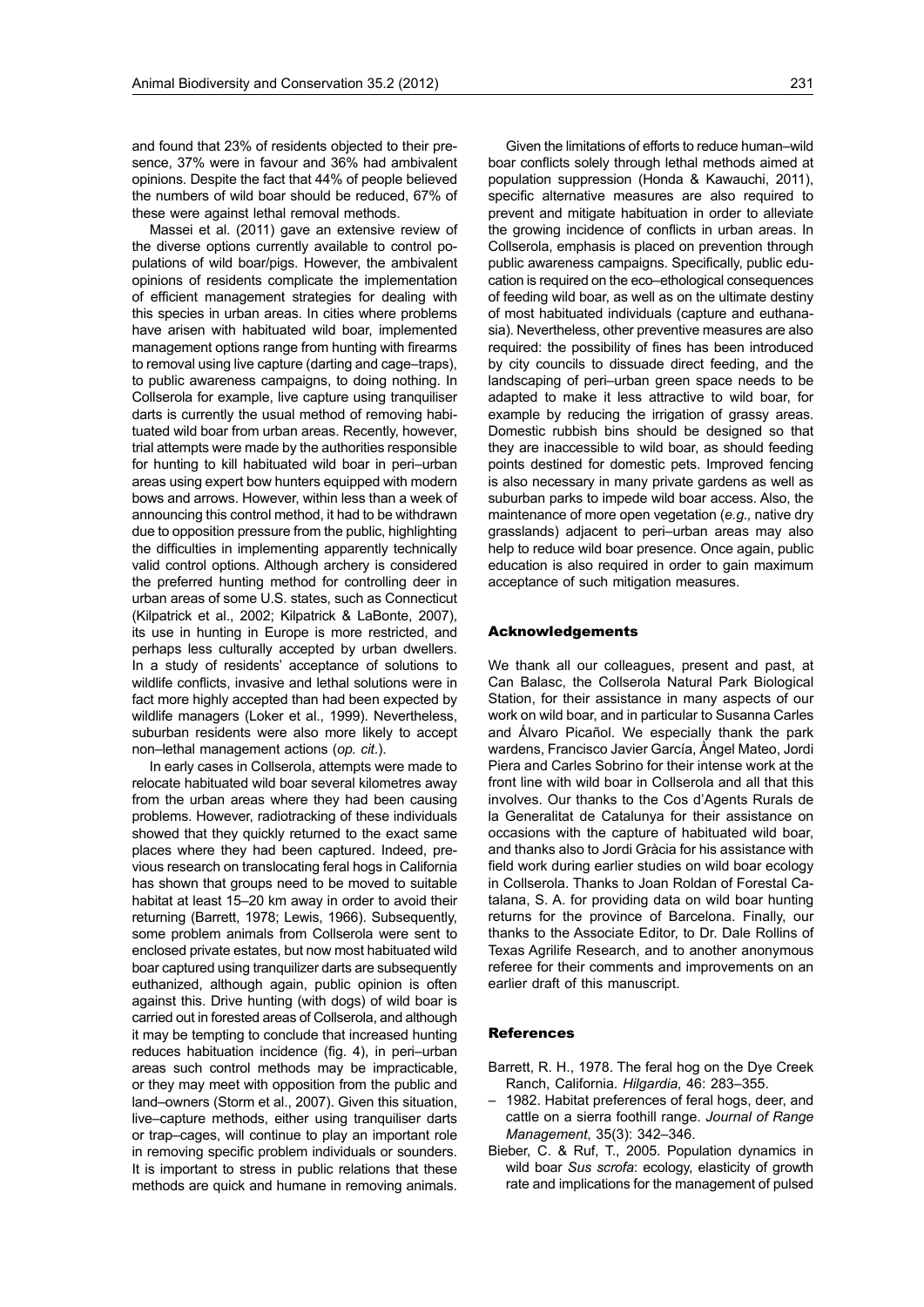resource consumers. *Journal of Applied Ecology*, 42: 1203–1213.

- Boucher, J. M., Hanosset, R., Augot, D., Bart, J. M., Morand, M., Piarroux, R., Pozet–Bouhier, F., Losson, B. & Cliquet, F., 2005. Detection of *Echinococcus multilocularis* in wild boars in France using PCR techniques against larval form. *Veterinary Parasitology*, 129: 259–266.
- Cahill, S. & Llimona, F., 2004. Demographic aspects of wild boar (*Sus scrofa* Linnaeus, 1758) in a metropolitan park in Barcelona. *Galemys,* 16(NE): 37–52.
- Cahill, S., Llimona, F., Cabañeros, L. & Calomardo, F., 2012. What have we learned about wild boar (*Sus scrofa*) in Collserola Natural Park? Extended abstracts of the XXXth IUGB Congress. Barcelona, 5th–9th September.

Available from: [http://www.iugb2011.com/social/](http://www.iugb2011.com/social/ExtendedAbstractsv2.pdf) [ExtendedAbstractsv2.pdf](http://www.iugb2011.com/social/ExtendedAbstractsv2.pdf)

- Cahill, S., Llimona, F. & Gràcia, J., 2003. Spacing and nocturnal activity of wild boar (*Sus scrofa*) in a Mediterranean metropolitan park. *Wildlife Biology*, 9 (Suppl. 1): 3–13.
- Chauhan, N. P. S., Barwal, K. S., & Kumar, D., 2009. Human–wild pig conflict in selected states in India and mitigation strategies. *Acta Silvatica et Lignaria Hungarica*, 5: 189–197.
- Fernández–Llario, P. & Carranza, J., 2000. Reproductive performance of the wild boar in a Mediterranean ecosystem under drought conditions. *Ethology Ecology and Evolution,* 12: 335–343.
- Fournier, P., Fournier–Chambrillon, C., Maillard, D. & Klein, F., 1995. Zoletil® immobilisation of wild boar (*Sus scrofa* L.). *Ibex, Journal of Mountain Ecology*, 3: 134–136.
- Gehrt, S. D., 2007. Ecology of coyotes in urban landscapes. In: *Proceedings of the 12th Wildlife Damage Management Conference*: 303–311 (D. A. Nolte, Ed.). Univ. of Nebraska, Lincoln.
- Geisser, H. & Reyer, H. U., 2005. The influence of food and temperature on population density of wild boar *Sus scrofa* in the Thurgau (Switzerland). *Journal of Zoology,* 267: 89–96.
- Georgii, B., Dinter, U. & Meierjürgen, U., 1991. Wild boar (*Sus scrofa* L.) in an urban forest. In: *Abstracts of the XXth Congress of the International Union of Game Biologists*: 31 (Csányi S., Ed.). Univ. of Agricultural Sciences, Gödöllő.
- Giuliano, W. M., 2011. *Wild Hogs in Florida: Ecology and Management*. Document WEC 277, Department of Wildlife Ecology and Conservation, Florida Cooperative Extension Service, Institute of Food and Agricultural Sciences (IFAS), Univ. of Florida. Available at <http://edis.ifas.ufl.edu/uw322>
- Harris, S. & Smith, G., 1987. Demography of two urban fox (*Vulpes vulpes*) populations. *Journal of Applied Ecology*, 24: 75–86.
- Herrero, S., Smith, T., DeBruyn, T. D., Gunther, K. & Matt, C. A., 2005. From the field: Brown bear habituation to people – safety, risks, and benefits. *Wildlife Society Bulletin*, 33(1): 362–373.
- Honda, T. & Kawauchi, N., 2011. Methods for constructing a wild boar relative–density map to resolve human–wild boar conflicts. *Mammal Study*, 36: 79–85.
- Hubbard, R, & Nielsen, C., 2009. White–tailed deer attacking humans during the fawning season: a unique human–wildlife conflict on a university campus. *Human–Wildlife Conflicts*, 3(1): 129–135.
- INE (2011) *Instituto Nacional de Estadística*. [http://](http://www.ine.es/) [www.ine.es/](http://www.ine.es/)
- Jansen, A., Luge, E., Guerra, B., Wittschen, P., Gruber, A., Loddenkemper, C., Schneider, T., Lierz, M., Ehlert, D., Appel, B., Stark, K. & Nöckler, K., 2007. Leptospirosis in urban wild boars, Berlin, Germany. *Emerging Infectious Diseases,* 13(5): 739–742.
- Jay, M. T., Cooley, M., Carychao, D., Wiscomb, G. W., Sweitzer, R. A., Crawford–Miksza, L., Farrar, J. A., Lau, D. K., O'Connell, J., Millington, A., Asmundson, R. V., Atwill, E. R. & Mandrell, R. E., 2007. *Escherichia coli* O157:H7 in feral swine near spinach fields and cattle, central California coast. *Emerging Infectious Diseases*, 13(12): 1908–1911.

Available from [http://wwwnc.cdc.gov/eid/arti](http://wwwnc.cdc.gov/eid/article/13/12/07-0763.htm)[cle/13/12/07–0763.htm](http://wwwnc.cdc.gov/eid/article/13/12/07-0763.htm)

- Kilpatrick, H. J. & LaBonte, A. M., 2007. *Managing urban deer in Connecticut. A guide for residents and communities*. Connecticut Department of Environmental Protection, Bureau of Natural Resources–Wildlife Division.
- Kilpatrick, H. J., LaBonte, A. M. & Seymour, J. T., 2002. A shotgun–archery deer hunt in a residential community: evaluation of hunt strategies and effectiveness. *Wildlife Society Bulletin*, 30: 478–486.
- Kobe City, 2012. Official web page of City of Kobe, Japan. URL: [http://www.city.kobe.lg.jp/ward/ku](http://www.city.kobe.lg.jp/ward/kuyakusho/higashinada/foreign/wildboars/)[yakusho/higashinada/foreign/wildboars/](http://www.city.kobe.lg.jp/ward/kuyakusho/higashinada/foreign/wildboars/)
- König, A., 2008. Fears, attitudes and opinions of suburban residents with regards to their urban foxes. A case study in the community of Grünwald – a suburb of Munich. *European Journal of Wildlife Research,* 54: 101–109.
- Kotulski, Y. & König, A., 2008. Conflicts, crises and challenges: wild boar in the Berlin City – a social, empirical and statistical survey. *Natura Croatica*, 17(4): 233–246.
- Lewis, J. C., 1966. Observations of pen–reared European hogs released for stocking. *The Journal of Wildlife Management*, 30(4): 832–835.
- Llimona, F., Cahill, S., Tenés, A. & Cabañeros, L., 2005. Relationships between wildlife and periurban Mediterranean areas in the Barcelona Metropolitan Region (Spain). In: *Extended Abstracts of the XXVIIth Congress of the International Union of Game Biologists*: 143–144 (K. Pohlmeyer, Ed.). DSV–Verlag, Hamburg.
- Llimona, F., Cahill, S., Tenés, A., Camps, D., Bonet– Arbolí, V. & Cabañeros, L., 2007. El estudio de los mamíferos en relación a la gestión de áreas periurbanas. El caso de la Región Metropolitana de Barcelona. *Galemys,* 19(NE): 215–234.
- Loker, C. A. & Decker, D. J., 1998. Changes in human activity and the 'not–in–my–backyard' wildlife syndrome: suburban residents' perspectives on wildlife. *Gibier Faune Sauvage*, 15: 725–734.
- Loker, C. A., Decker, D. J. & Schwager, S. J., 1999. Social acceptability of wildlife management actions in suburban areas: 3 cases from New York. *Wildlife*